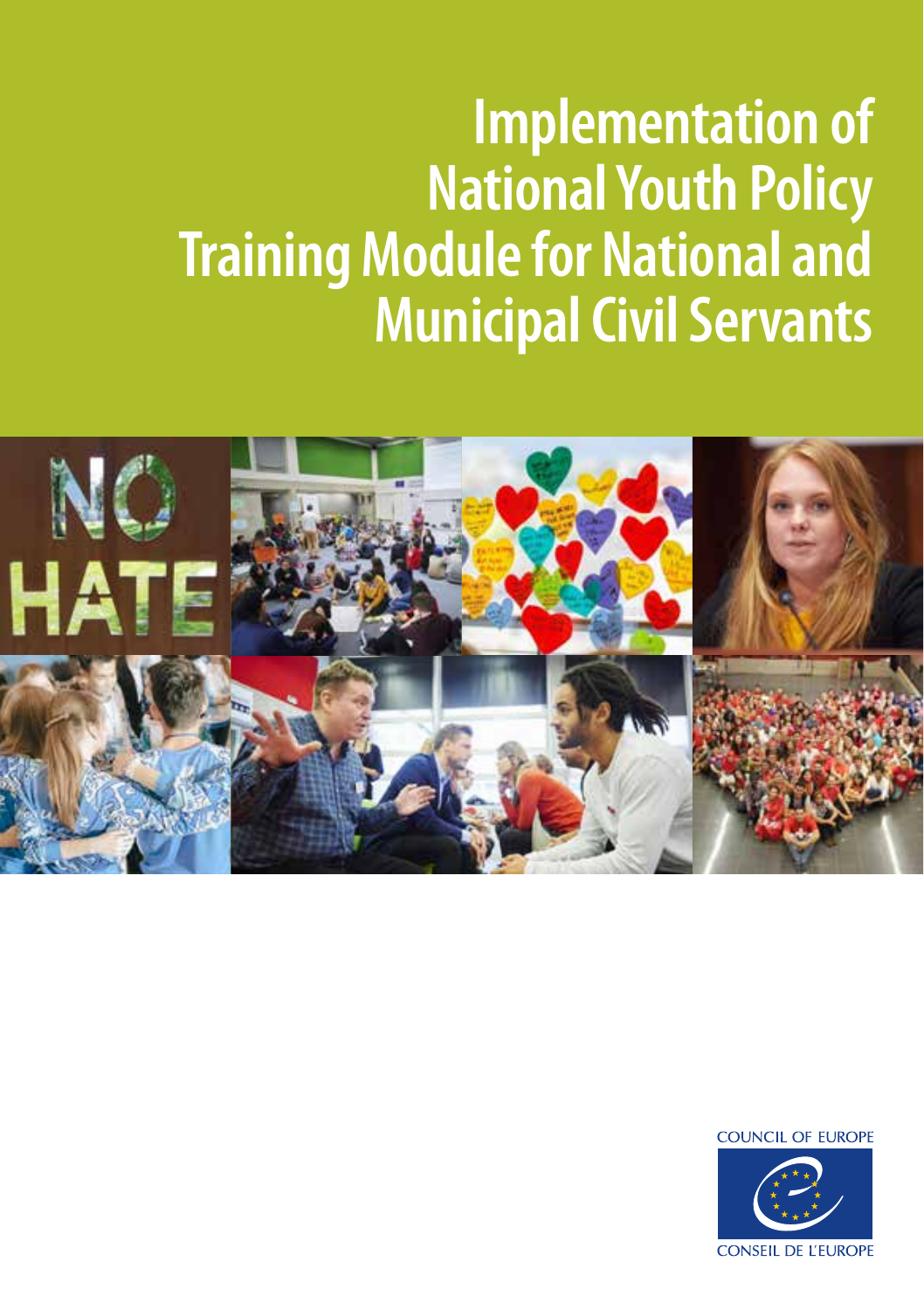

# **BACKGROUND**

**The Council of Europe carries out its governmental action in the field of youth through** the European Steering Committee for Youth (CDEJ). This committee brings together ministries or public administrations in charge of youth affairs in the 50 States Parties to the European Cultural Convention. The CDEJ supervises a programme of activities involving policy makers, youth researchers and youth work practitioners and focuses particularly on the development of youth policies in its member states.

**EXECUTE:** Within the framework of CDEJ's intergovernmental programme of assistance measures to the member states, the Youth Department of the Council of Europe has developed a training module for civil servants (working at national, regional and local levels) that are in some way responsible for the implementation of the National Youth Policies, strategies and youth action plans. This module shall be implemented upon request of member states of the Council of Europe in cooperation between the Youth Department and the authorities responsible for youth in the requesting member state.

# **AIM AND OBJECTIVES**

**The overall aim of the training module is to familiarise civil servants responsible for the** implementation of National Youth Policy in any member state of the Council of Europe with its provisions, mechanisms and instruments and to support their capacity for its effective implementation in partnership with young people and youth organisations.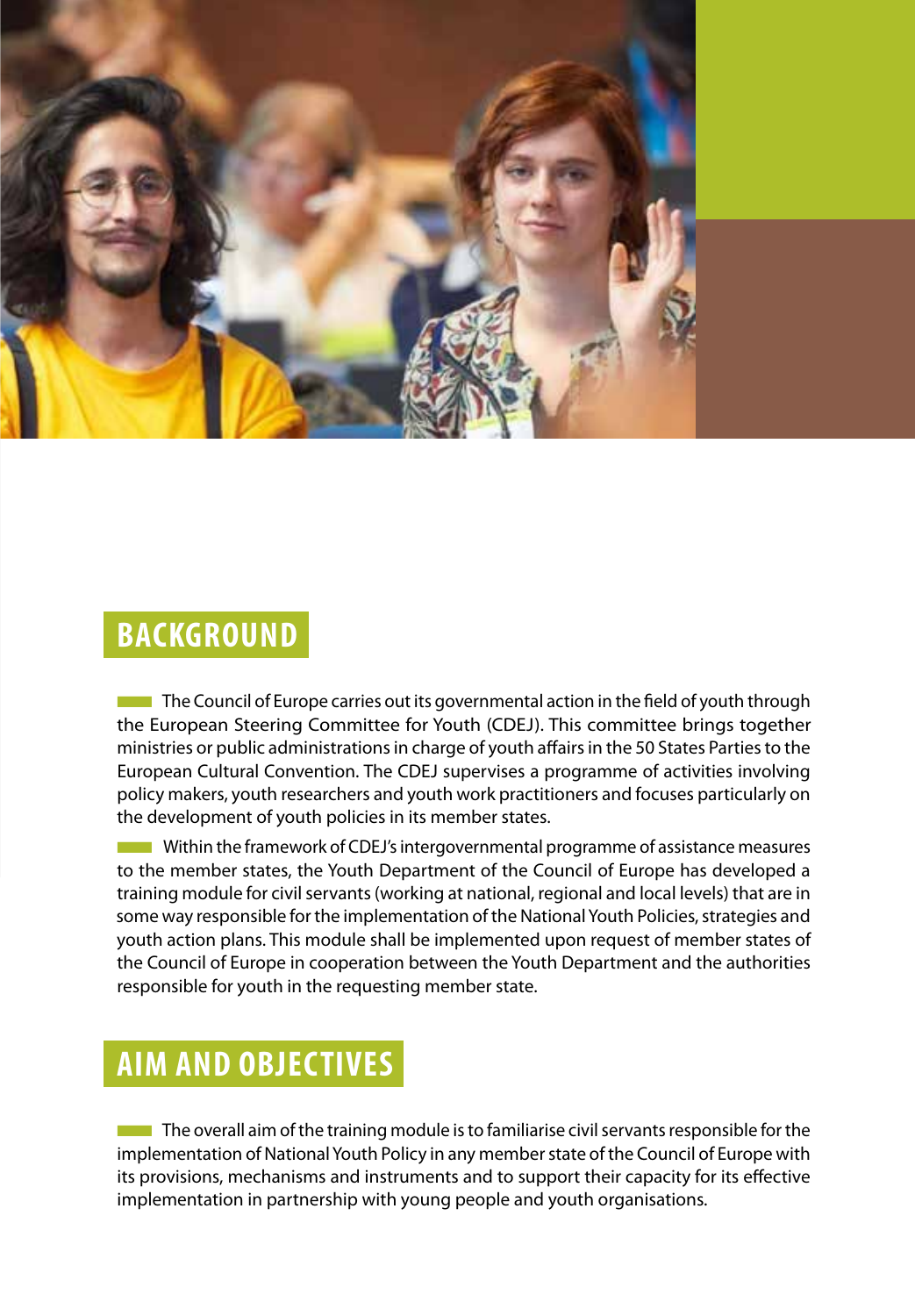

- **THE IN** Order to achieve this, the training seminar will focus on
	- $\blacktriangleright$  developing participants' understanding of their specific roles and responsibilities for the implementation of the national youth policy;
	- $\triangleright$  exploring the potential of the national youth policy to support civil servants with responsibility for youth policy and youth activities in their work with and for young people;
	- $\triangleright$  motivating the different actors involved to take action on implementation of the national youth policy;
	- $\blacktriangleright$  identifying major barriers currently hindering implementation of the national youth policy and possible solutions for addressing these;
	- $\triangleright$  connecting the diverse public authorities responsible for implementation and developing their capacity for cooperation, partnership and coordination in an effort to enhance the coherence, transparency, information flow and sharing in implementation of the national youth policy;
	- $\triangleright$  exchange of good practices and learning from the experiences of member states of the Council of Europe;
	- $\triangleright$  exploring practical approaches to implementing the national youth policy in the specific contexts in which participants work and are active and planning collectively specific actions that participants can undertake after participation in the training.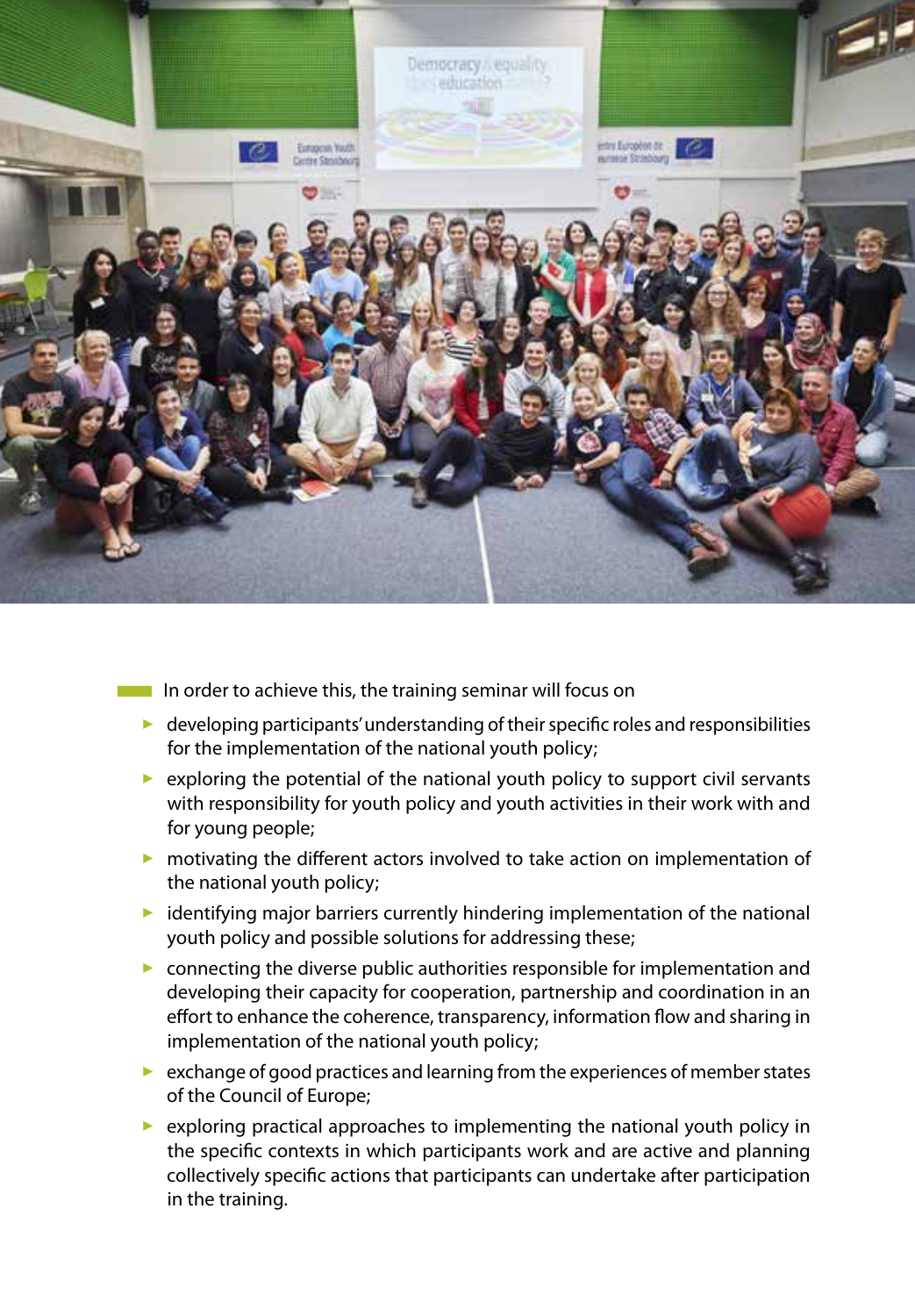

# **BENEFITS AND ADDED-VALUE OF CONDUCTING THIS MODULE FOR MEMBER STATES**

**THE Member states that undertake this training initiative stand to benefit in a variety** of ways including making gains in relation to

**Competence:** Interested parties stand to gain competence for the further implementation of their on-going and future youth policy tasks. CDEJ and Youth Department activities under this package of support measures offer governmental stakeholders the opportunity to be exposed to new and innovative methodologies, approaches and concepts, as they are being developed in the international youth policy community of practice.

**EXPERIENE:** The Youth Department and the CDEJ have privileged access to a wide-ranging network of experts all over Europe that possess a variety of different youth policy related knowledge and expertise. Participating in activities under this package of support measures brings specific governmental stakeholders into contact with this network and with experts they would otherwise unlikely be in a position to find by themselves.

**EXECUTE:** Legitimacy: Working with the Council of Europe, through the CDEJ, underwrites activities of individual governments with international, institutional recognition and legitimation for their work on youth policy, given the Council of Europe's institutional relationships, its history of standard setting, and the moral authority of its rights-based philosophy of youth work and youth policy.

**EXTE: Quality:** The Council of Europe's Youth Department is recognised as standing for quality in youth policy and youth work in the international youth sector and in sectors of wider relevance to youth policy, such as education, lifelong learning, and civil society development. Associating with it and the expertise it can mobilise added value to the youth policy of individual States.

**Impact:** More competent staff will in the long run mean more effective youth policy implementation. Through effective implementation governments will create better conditions for young people, thus helping them to realise their full potential and make important contributions to the development of their societies.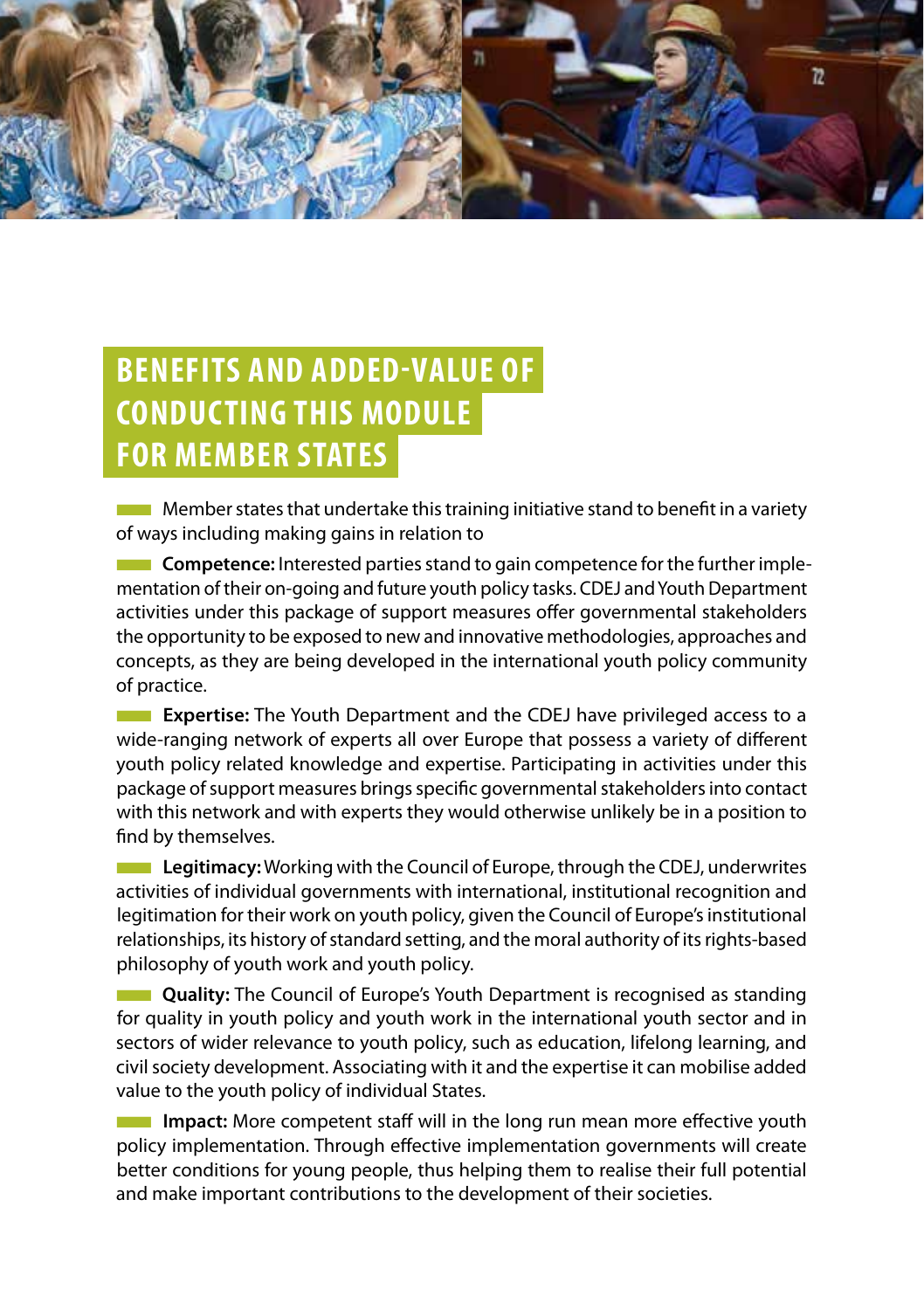

## **PARTICIPANTS**

 $\blacksquare$  The training module is developed to be implemented with the following categories of participants in mind (to be adapted to national and local realities)

#### ■ **Municipalities**

- $\triangleright$  that are actively engaging with young people through the national and local youth and other policy approaches and conducting activities in support of their objectives;
- $\blacktriangleright$  that have greater or complex needs in terms of youth, for example, large youth populations, groups with specific needs, particularly complex problems affecting young people etc;
- $\triangleright$  and/or that can act as multipliers and peer support for other local authorities;
- $\blacktriangleright$  ideally two representatives of each municipality would attend in order to ensure the best chances for transfer once the training is over.

**THE Ministries:** Key line Ministries with an active involvement in youth related policy implementation including the Ministries responsible for Youth; Social Policy; Interior; Economic Development, Tourism, Trade; Enterprise; Education; Sports; Culture; Health; European Integration/Affairs; Urban Development; Regional Policy, Strategic Planning; Finance, etc.

**EXECUTE:** Government agencies in charge of youth related issues.

**THE Mational Youth Services:** Representatives directly concerned with the implementation of the National Youth Policy through key institutions.

**THE Youth Centres** in key urban and rural centres with significant youth populations or activities;

- **Other stakeholders**, such as:
	- $\triangleright$  Representatives of key donors and partners of governmental authorities engaging; with youth related issues;
	- $\blacktriangleright$  Representatives of key development actors;
	- $\blacktriangleright$  Representatives of the Association of Local (and Regional) Authorities;
	- $\blacktriangleright$  Researchers or research institutions active on youth policy related issues.
- **EXECUTE:** Council of Europe experts, such as:
	- $\triangleright$  Representatives of the CDEJ, preferably from a member state that has a bilateral cooperation agreement with the member state concerned in the field of youth;
	- $\triangleright$  Representative of a Youth Centre awarded with the Council of Europe Quality Label.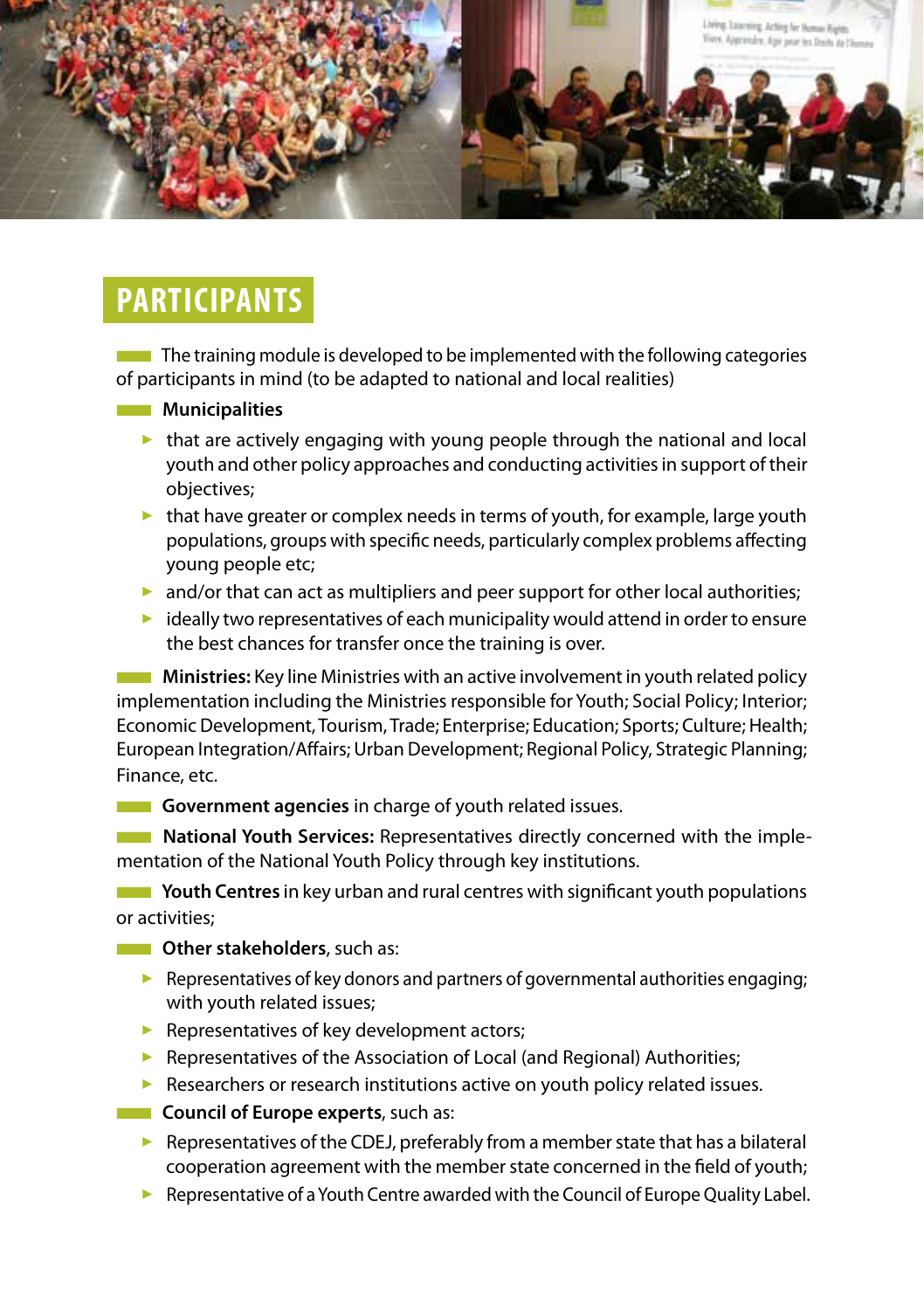

# **PROGRAMME**

 $\blacksquare$  The contents of the module seek to address various issues relevant to improving cooperation between key stakeholders of the youth sector in the member state concerned for effective youth policy implementation. To this end the module focuses on several mainf themes, as follows:

#### **The National Youth Policy of the member state concerned**

- $\triangleright$  contents and provisions:
- $\triangleright$  rationale and social / political analysis underpinning National Youth Policy;
- $\triangleright$  roles, responsibilities and mandates of key stakeholders;
- $\blacktriangleright$  how it is envisaged to work/be implemented;
- $\triangleright$  what has been done so far (achievements, successes, lessons learned);
- $\blacktriangleright$  what is proving to be most problematic (challenges, barriers to implementation, lessons learned).
- **EXP** Local experiences of national youth policy implementation
	- $\triangleright$  what can we learn from such experiences (good and bad) for the process going forward

#### **EXECUTE:** Principles and practices of good governance: in general and in the member **state concerned**

- $\blacktriangleright$  Inter-sectoral cooperation and multi stakeholder approaches to implementing the national youth policy;
- $\blacktriangleright$  Barriers and challenges: solutions and opportunities to implementation;
- $\blacktriangleright$  public service delivery: challenges and solutions.

#### **Example 3** Good governance in the youth sector

- $\blacktriangleright$  the ethics of youth policy;
- $\blacktriangleright$  metrics and accountability;
- $\blacktriangleright$  challenges to good governance.
- **EXTERNATION Participatory implementation of national youth policy with young people** 
	- $\triangleright$  why and how to engage youth and youth organisations in national youth policy, including;
	- $\triangleright$  youth sensitive municipal planning and budgeting;
	- $\triangleright$  youth led planning of youth policy and implementation;
	- $\triangleright$  engaging youth in implementation, monitoring and evaluation.
- **EXECUTE:** Planning for national youth policy implementation
	- $\blacktriangleright$  a design thinking approach.

 $\blacksquare$  This module is developed to be implemented using an experiential learning approach, favouring the creation of experiences in which participants have to explore and assess their own assumptions, perspectives, ideas, and actions in relation to those of others and the reality of implementation of the national youth policy in general, and in their specific context.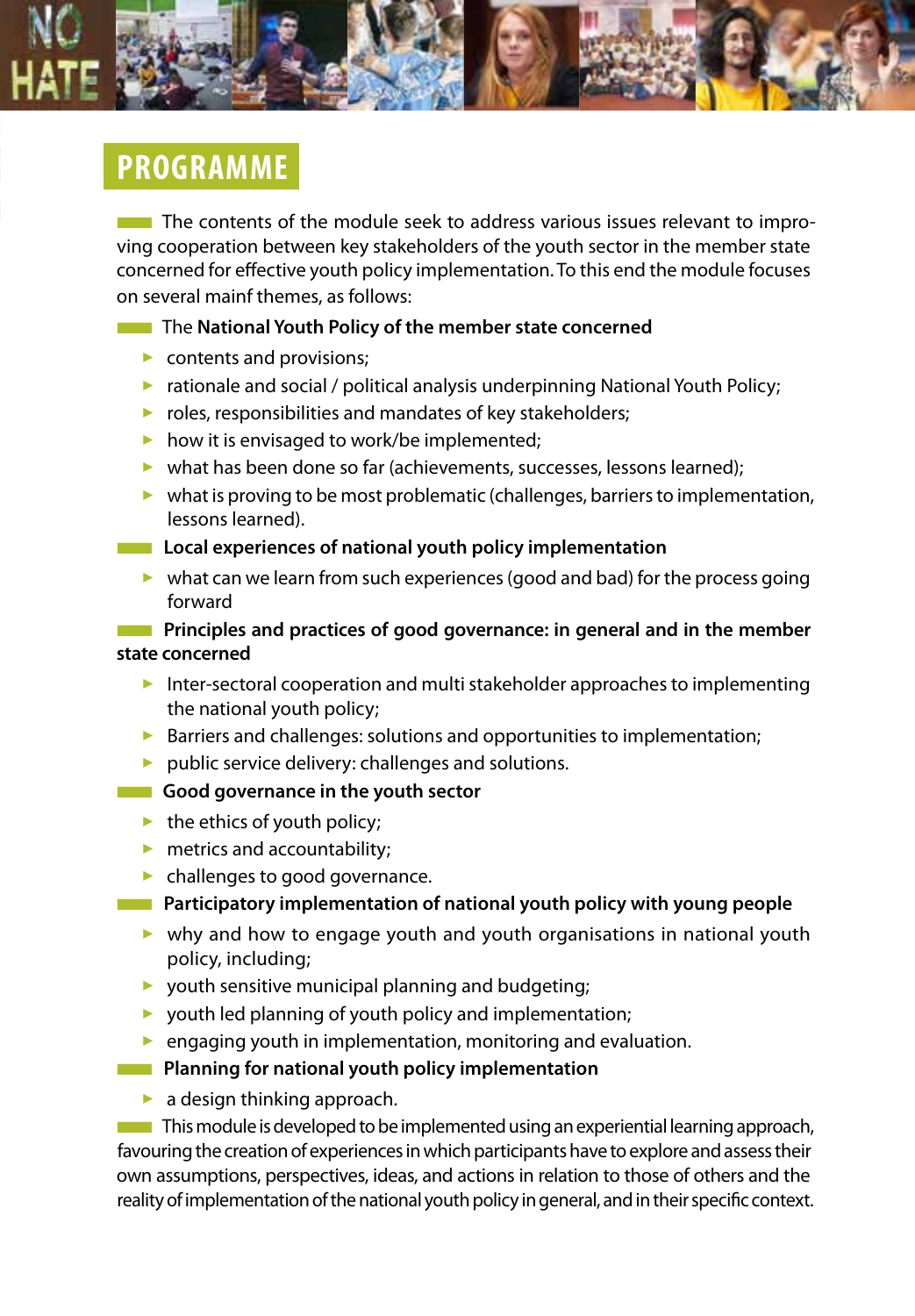

# **LANGUAGES**

**The module is developed to be implemented in the local language with simul**taneous interpretation provided to English for the international members of the preparatory team and / or guests.

## **PREPARATORY TEAM**

- **The ideal preparatory team is made up of representatives of the:** 
	- $\blacktriangleright$  Ministry responsible for youth affairs;
	- ▶ Council of Europe, Youth Department of the Council of Europe;
	- ▶ 1 local trainer with experience of National Youth Policy implementation;
	- $\triangleright$  2 international trainer with experience in national youth policy development, evaluation and implementation;
	- $\triangleright$  CDEJ representative of any other member state with whom the hosting member state has bilateral agreements (optionally).

# **CONDITIONS FOR CONDUCTING THE MODULE**

**EXECUTE:** Financing: The principle of cost-sharing applies to the implementation of this training module. The Council of Europe offers it free of charge to National Authorities wishing to offer this training to their civil servants and can provide financial support for the costs involved in running it (for example, engagement of an international trainer to support the local team in preparing and facilitating the module or participation of Council of Europe staff or experts). National Authorities will be expected to contribute to local costs including those related to the local travel of participants, local expert fees and travel, working space, depending on the needs and situation of the requesting country. The conditions of cost-sharing shall be established on a case by case basis.

**Logistics:** The National Authorities in cooperation with the Council of Europe presence in the country and the Youth Department of the Council of Europe are responsible for the planning and organisation of the training (seminar/s).

**EXTE: Staff:** This training requires a minimum of two full time trainers (one international and one local), several experts for specific inputs, coordination and secretariat support from one member of National Authority staff. The Council of Europe will nominate a Youth Department staff member to liaise and coordinate their part of the planning and logistics.

**Time:** This training can be planned and implemented within 12 months; a longer period could be considered if the member state concerned wishes to implement an optional testing phase (additional 4-6 months, including an 'evaluation seminar').